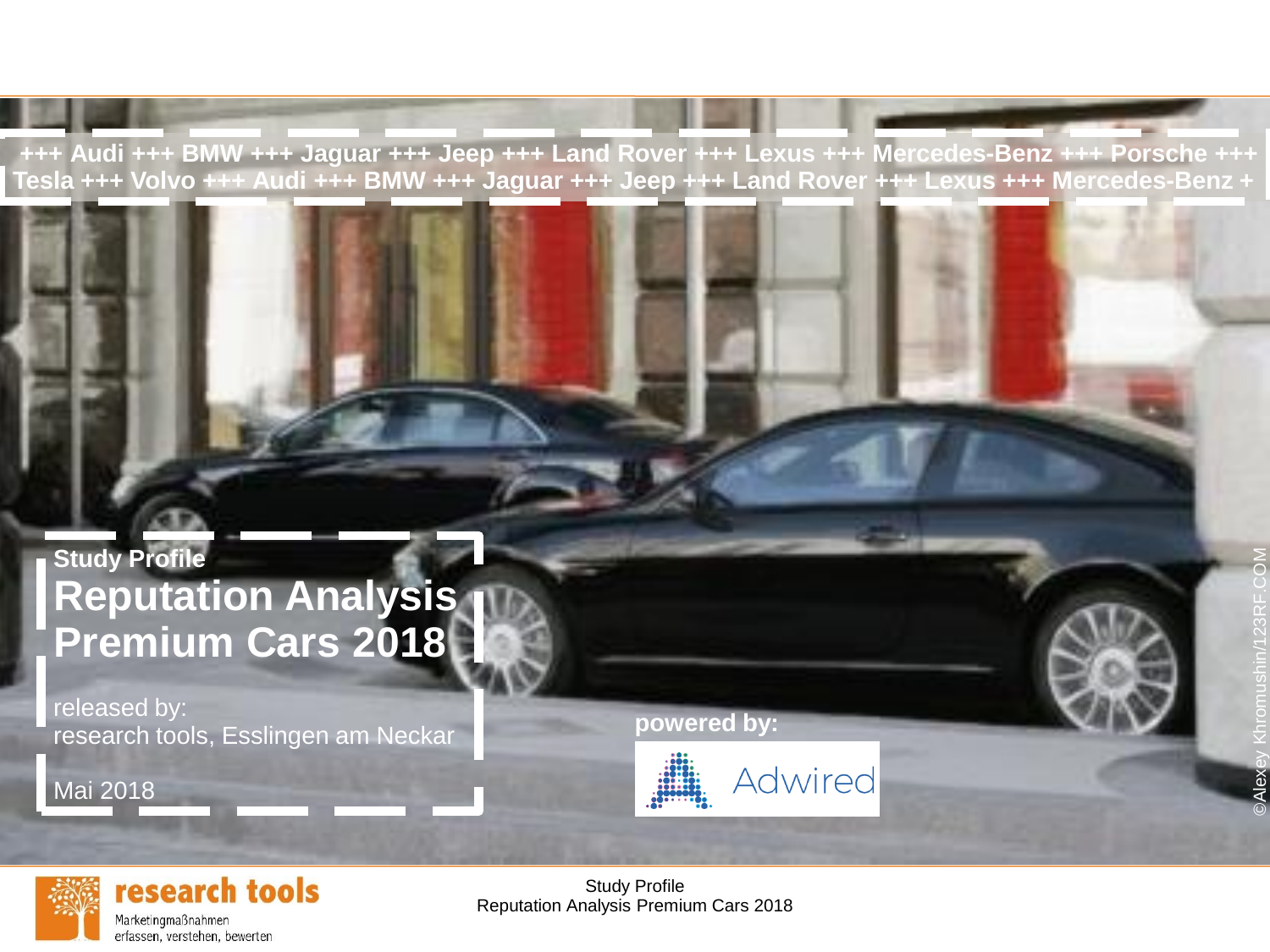### **Key facts:**

- ➢ Regarding media coverage of the ten analyzed premium car brands Mercedes-Benz and BMW are the most present car brands. They cover more than 40% of media presence.
- $\triangleright$  The three most popular characteristics relating to premium cars are dynamic, excellent and genuine.
- With regard to brand perception quality is predominantly a strong driver, particularly for Lexus, Jeep, Mercedes-Benz and Porsche.
- $\triangleright$  There are many risks for reputation and therefore the image of a brand. Tragic incident or unethical behavior are the most common risks for nearly all premium car brands.
- ➢ Three premium car brands stick out when it comes to the appearance. Emotion is the strongest value of BMW, Porsche and Land Rover while quality is the strongest value for Lexus, Tesla shows strong value in innovation. Almost all premium car brands achieve a low score on utility.
- ➢ The sustainability factor shows how well a brand is prepared for the future. For the ten analyzed premium car brands economic sustainability reaches the highest scores with more that 70%, while social and ecological sustainability show noticeably lower values.

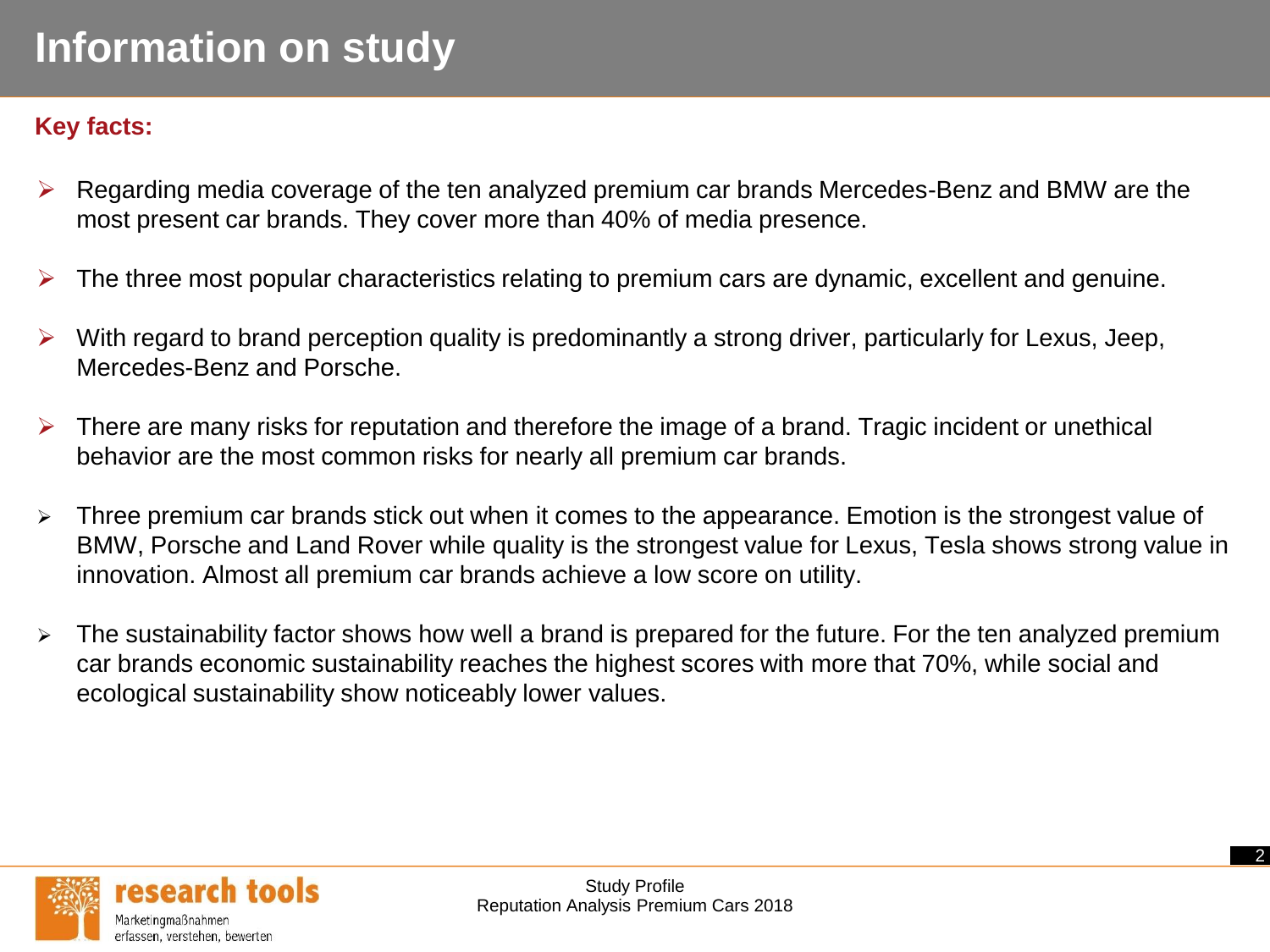### **Benefits and Scope:**

A detailed **analysis** focuses **ten premium car brands**

in terms of **public brand image**

with different **KPIs** like brand health, brand perception, brand promoter score, brand sustainability, reputation risk

all information on **175 PowerPoint-slides** 

short-term delivery as **PDF** and **PowerPoint file**

the study is **independent, objective** and **neutral**

**benefits:** brand reputation with industry benchmarks

#### **analyzed brands:**

- Audi
- BMW
- Jaguar
- Jeep
- Land Rover
- Lexus
- Mercedes-Benz
- Porsche
- Tesla
- Volvo

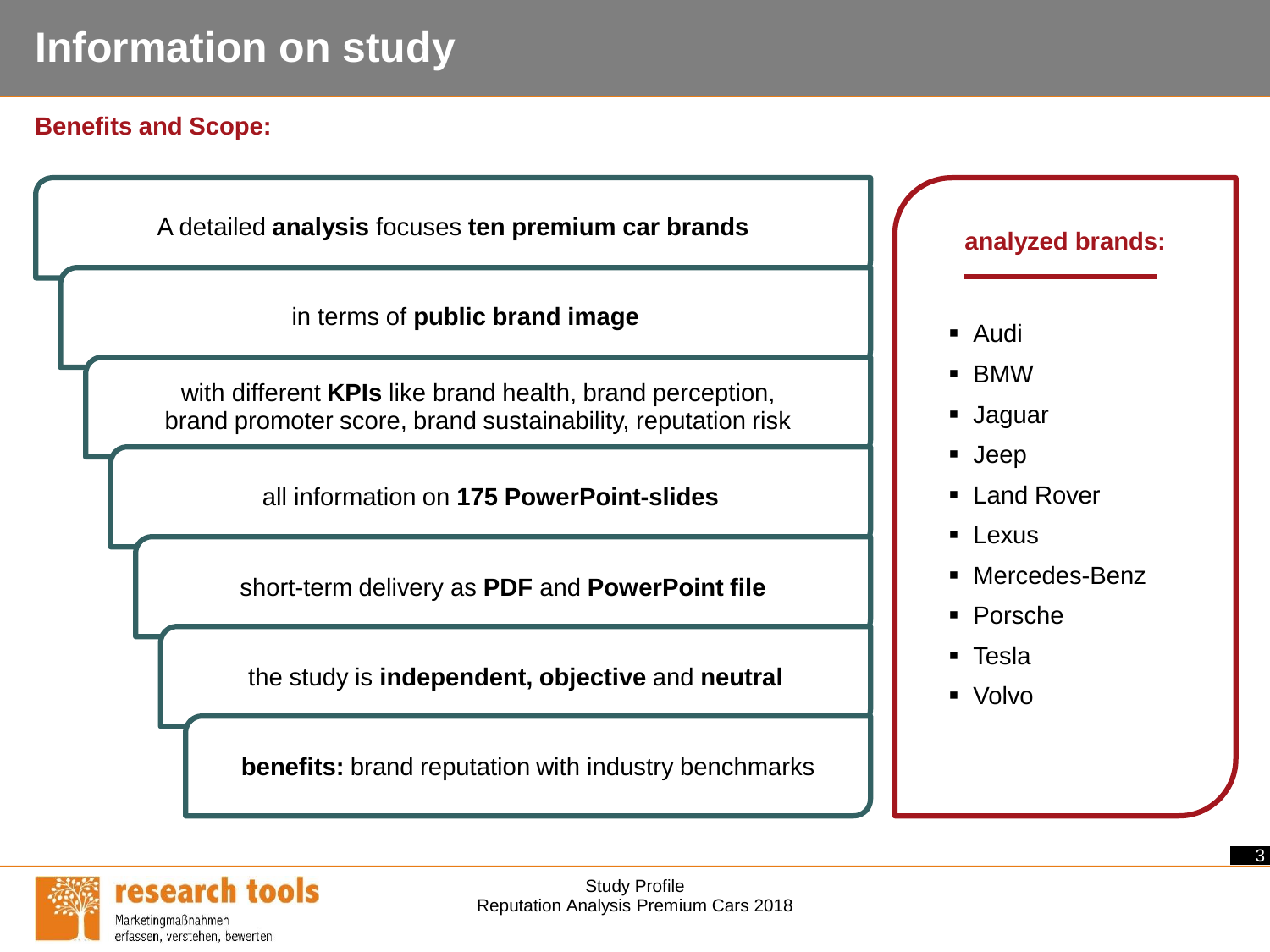### **Research Design:**



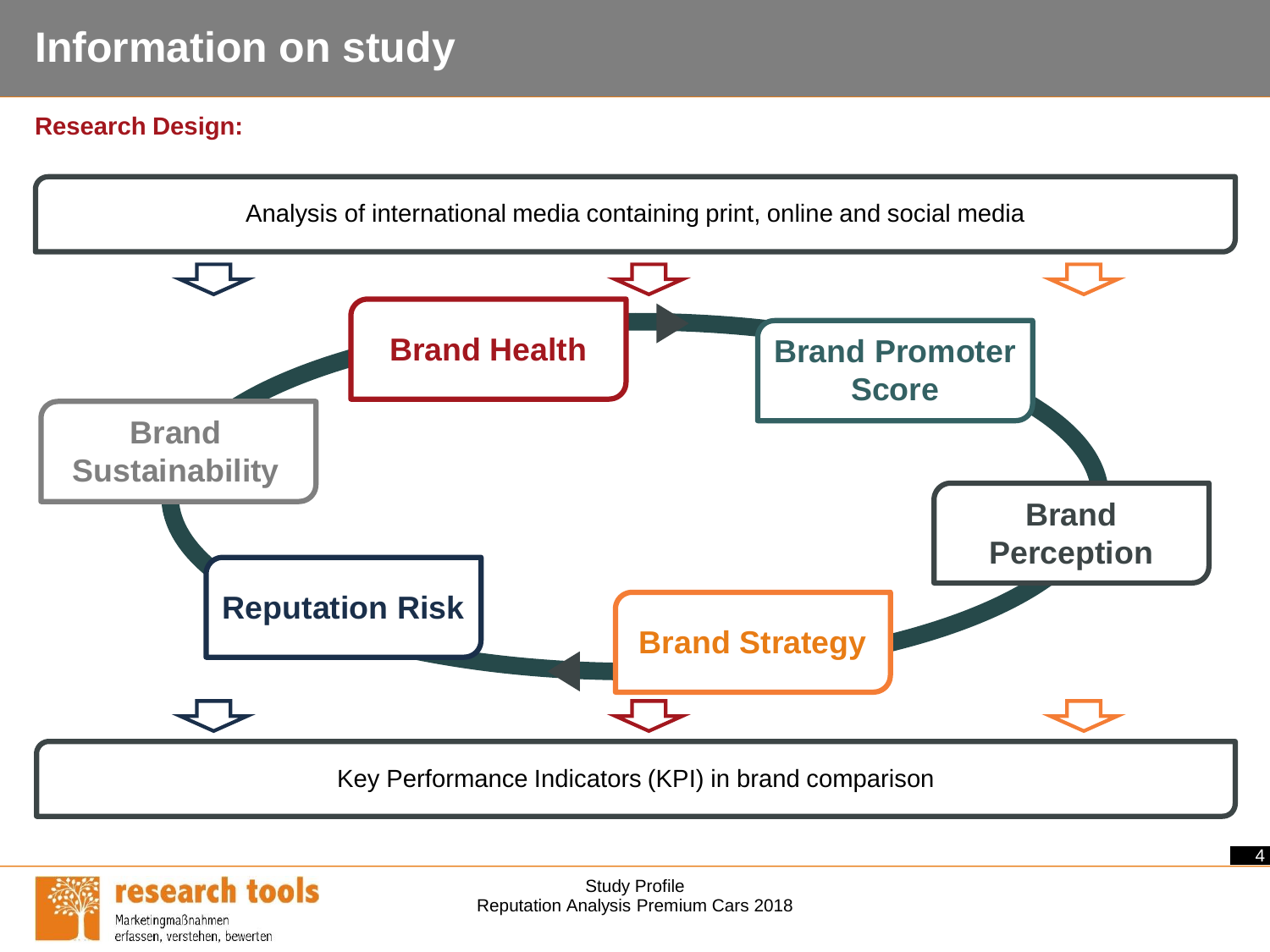### **Study content:**



### **Research Design:**

The results of this study are based on the data provided by **Adwired.** About 15,000 international print, 750,000 online, and 250 million social media in seven languages have been analyzed for the study. Most analysis cover the time from February 2017 to January 2018. The study is independent, objective and neutral. Date of publication: May 2018.

**Price of the study:** the study contains 175 pages and costs **4.800 EUR** plus VAT.

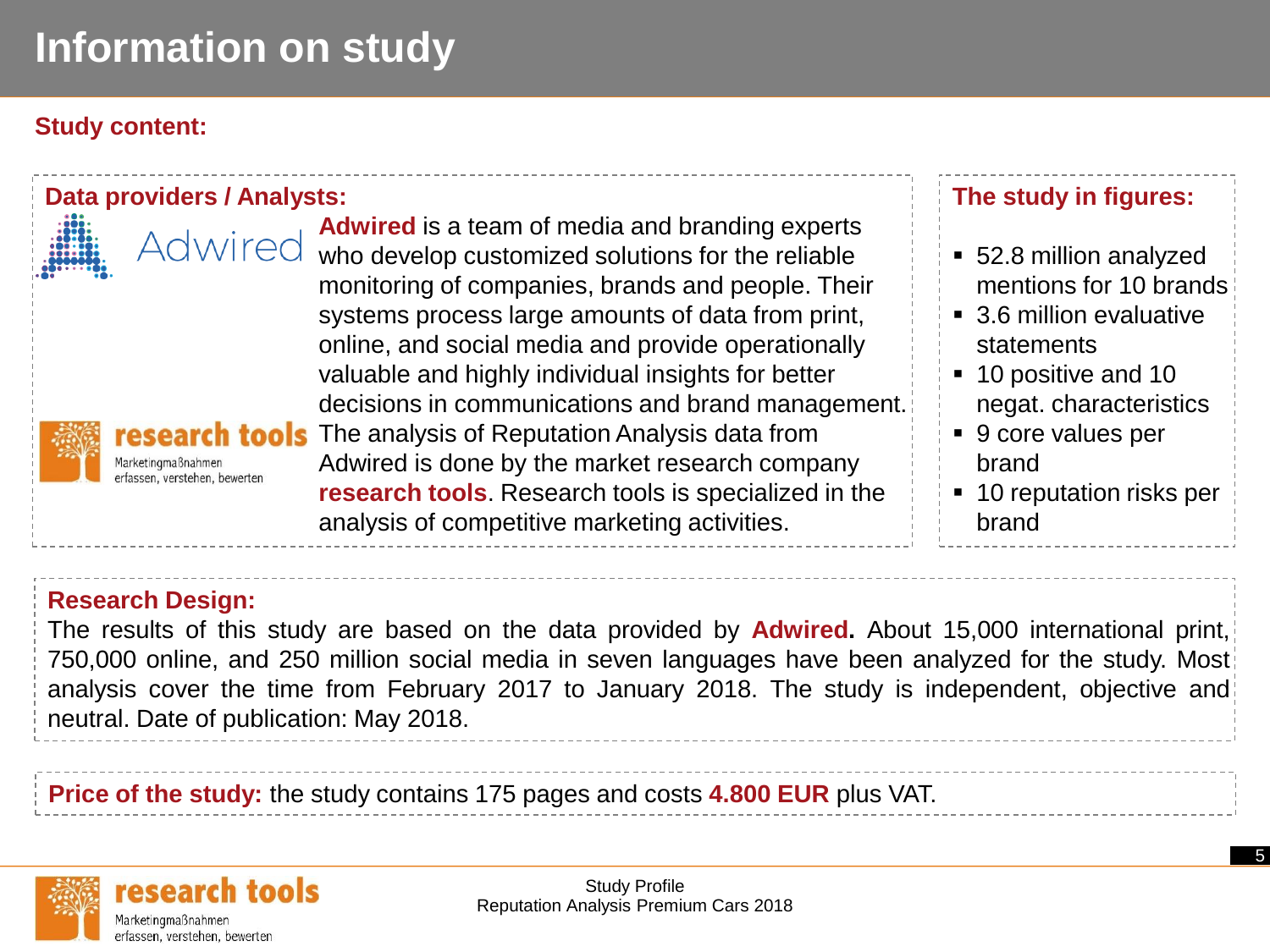## **Table of Contents**



©Alexey Khromushin/123RF.COM

 $\overline{5}$ 

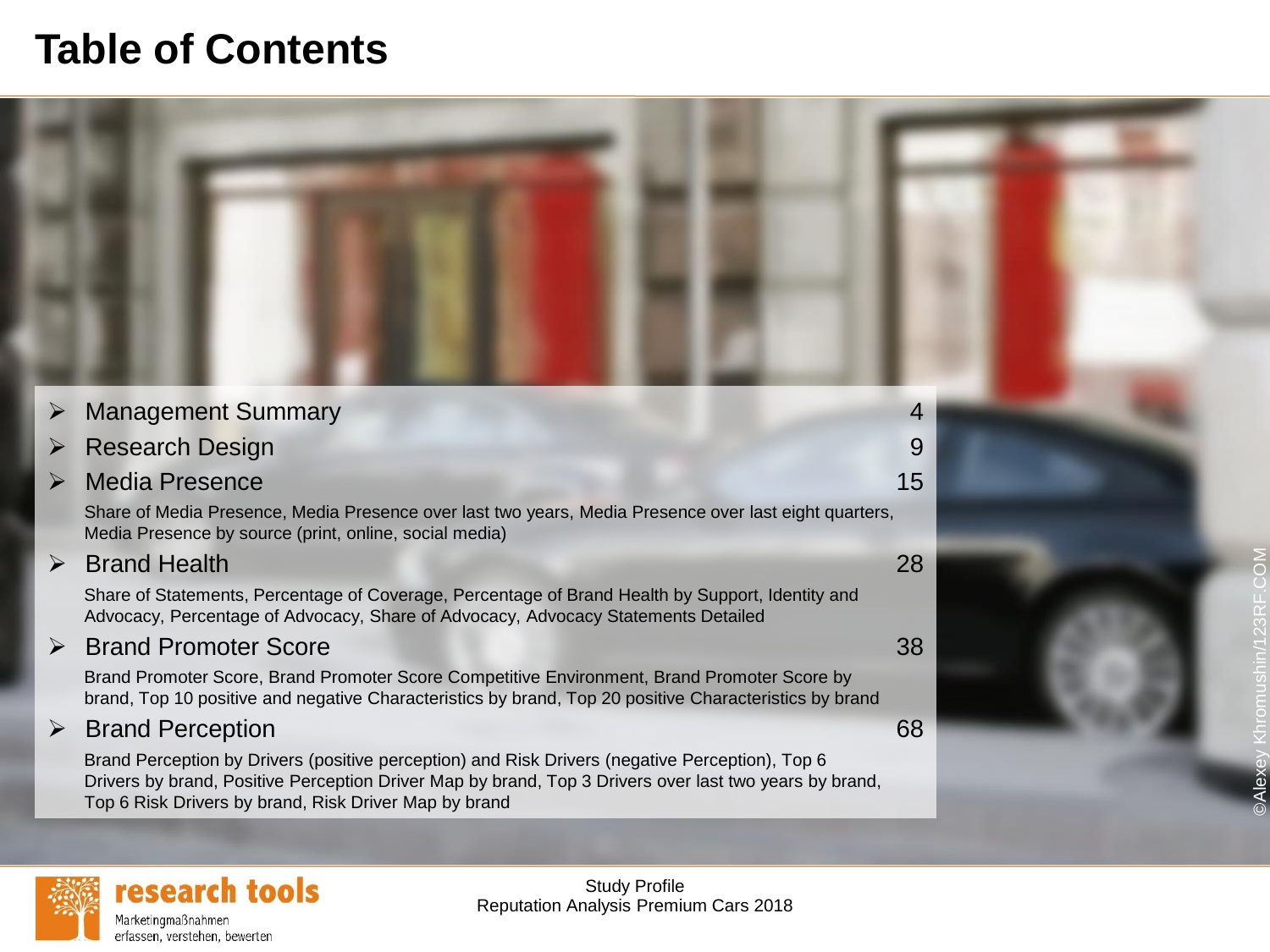## **Table of Contents**



|                       | <b>Brand Strategy</b>                                                                                                            | 131 |
|-----------------------|----------------------------------------------------------------------------------------------------------------------------------|-----|
|                       | Core Values, Ranking Core Values                                                                                                 |     |
|                       | <b>Reputation Risk</b>                                                                                                           | 139 |
|                       | <b>Issue Profile, Ranking Reputation Risk</b>                                                                                    |     |
|                       | <b>Brand Sustainability</b>                                                                                                      | 147 |
|                       | Net Positive Brand Sustainability, Positive and Negative Brand Sustainability detailed by brand,<br><b>Reputation Robustness</b> |     |
| $\blacktriangleright$ | <b>Brand Ranking</b>                                                                                                             | 162 |
|                       | <b>Ranking KPIs</b>                                                                                                              |     |
|                       | <b>Reputation Positioning</b>                                                                                                    | 167 |
|                       | Positioning/Similarities between the brands (Correspondence Analysis)                                                            |     |
|                       | Contact                                                                                                                          | 174 |



Study Profile Reputation Analysis Premium Cars 2018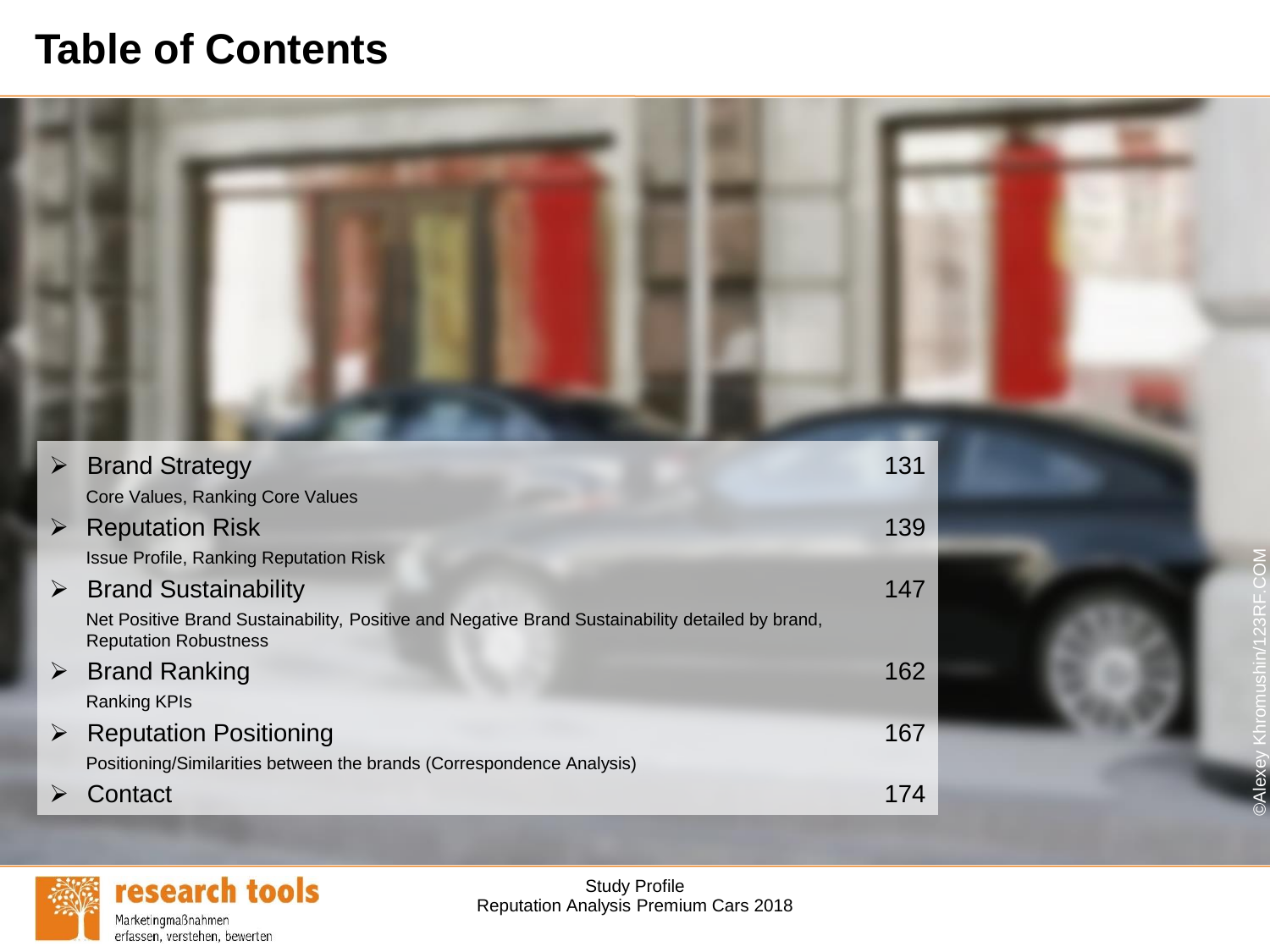# **Study extracts (1)**

## **The sample pages contain fictitious data**





Study Profile Reputation Analysis Premium Cars 2018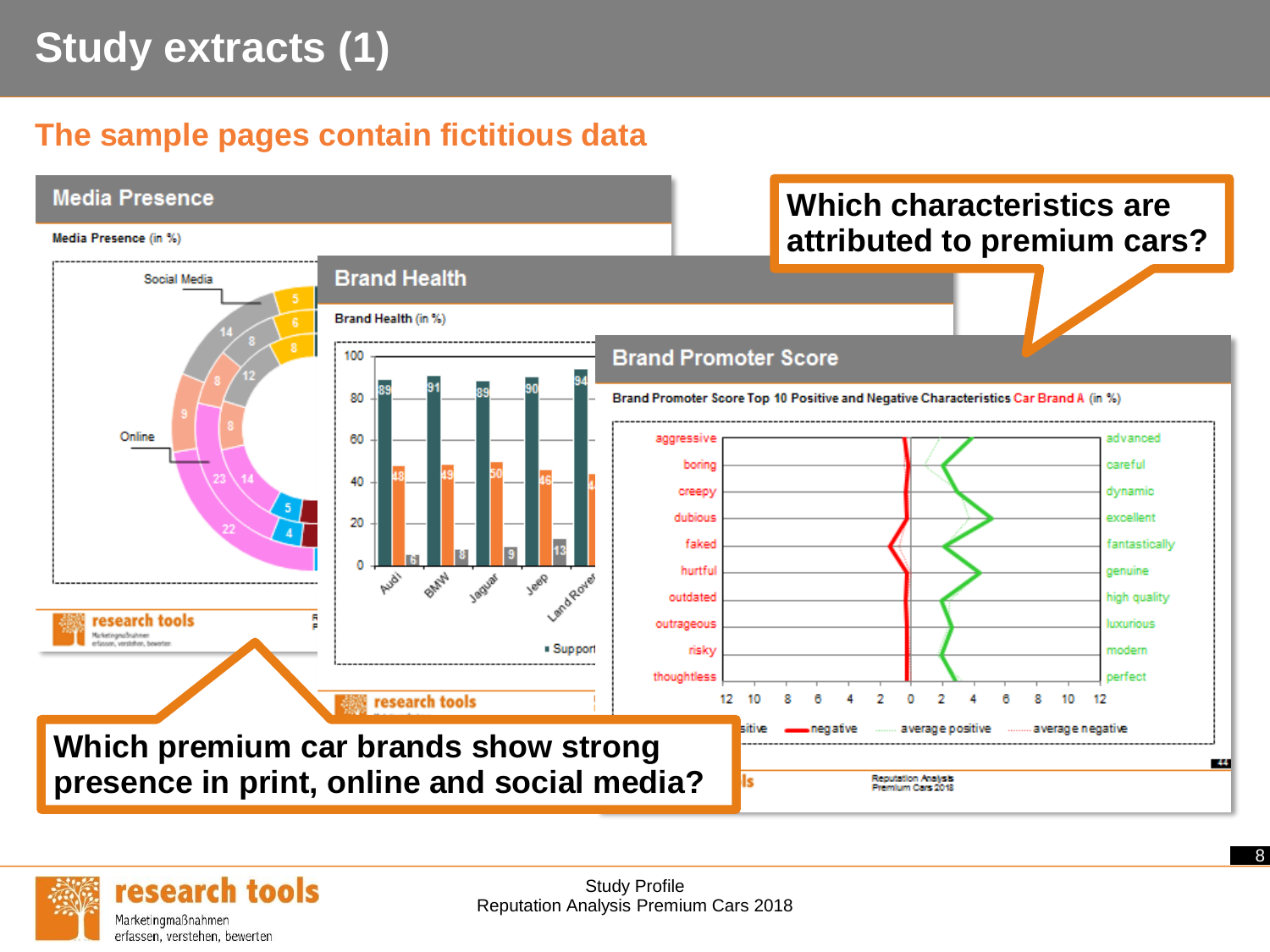# **Study extracts (2)**

## **The sample pages contain fictitious data**





Study Profile Reputation Analysis Premium Cars 2018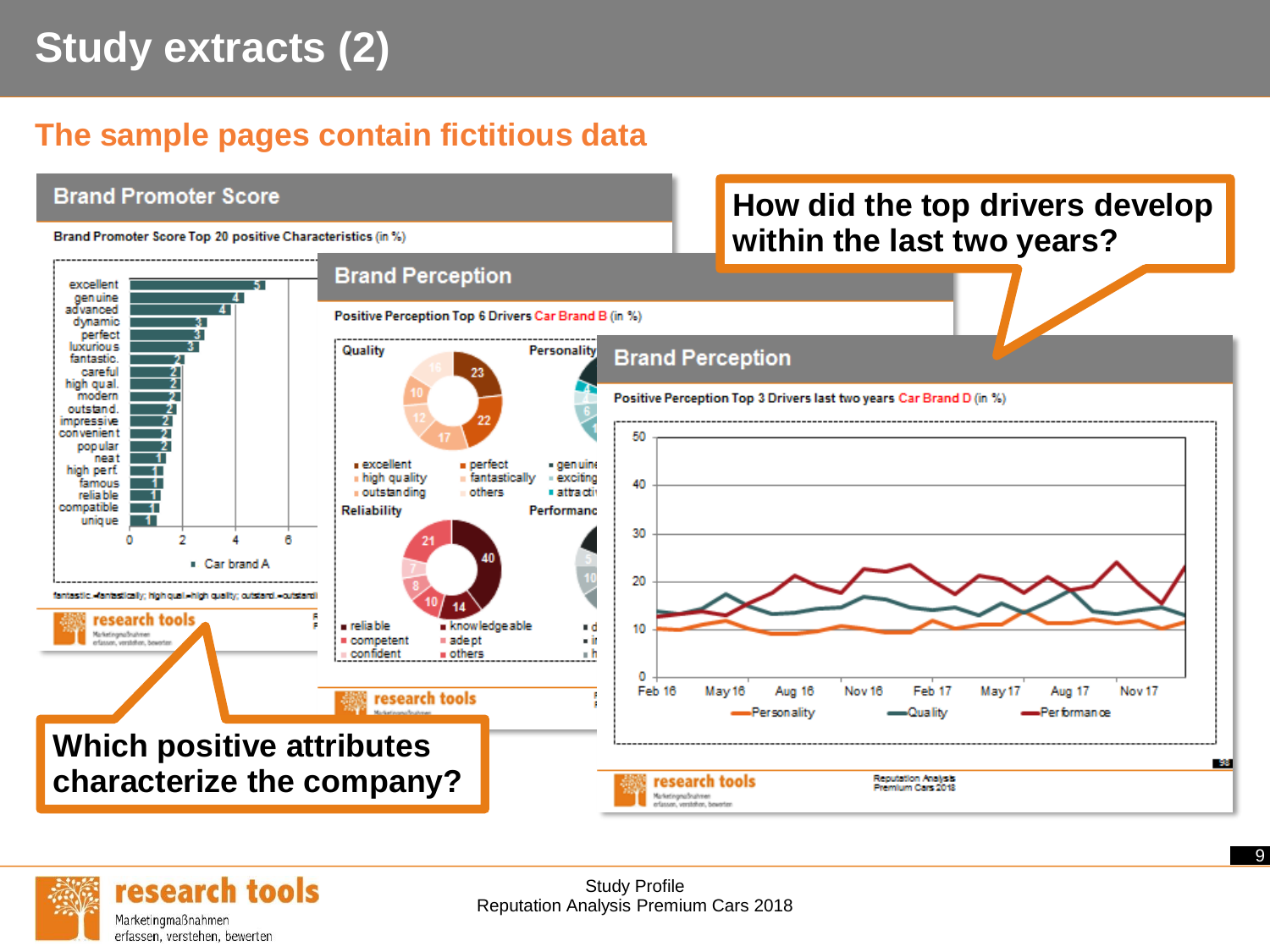# **Study extracts (3)**

### **The sample pages contain fictitious data**





Study Profile Reputation Analysis Premium Cars 2018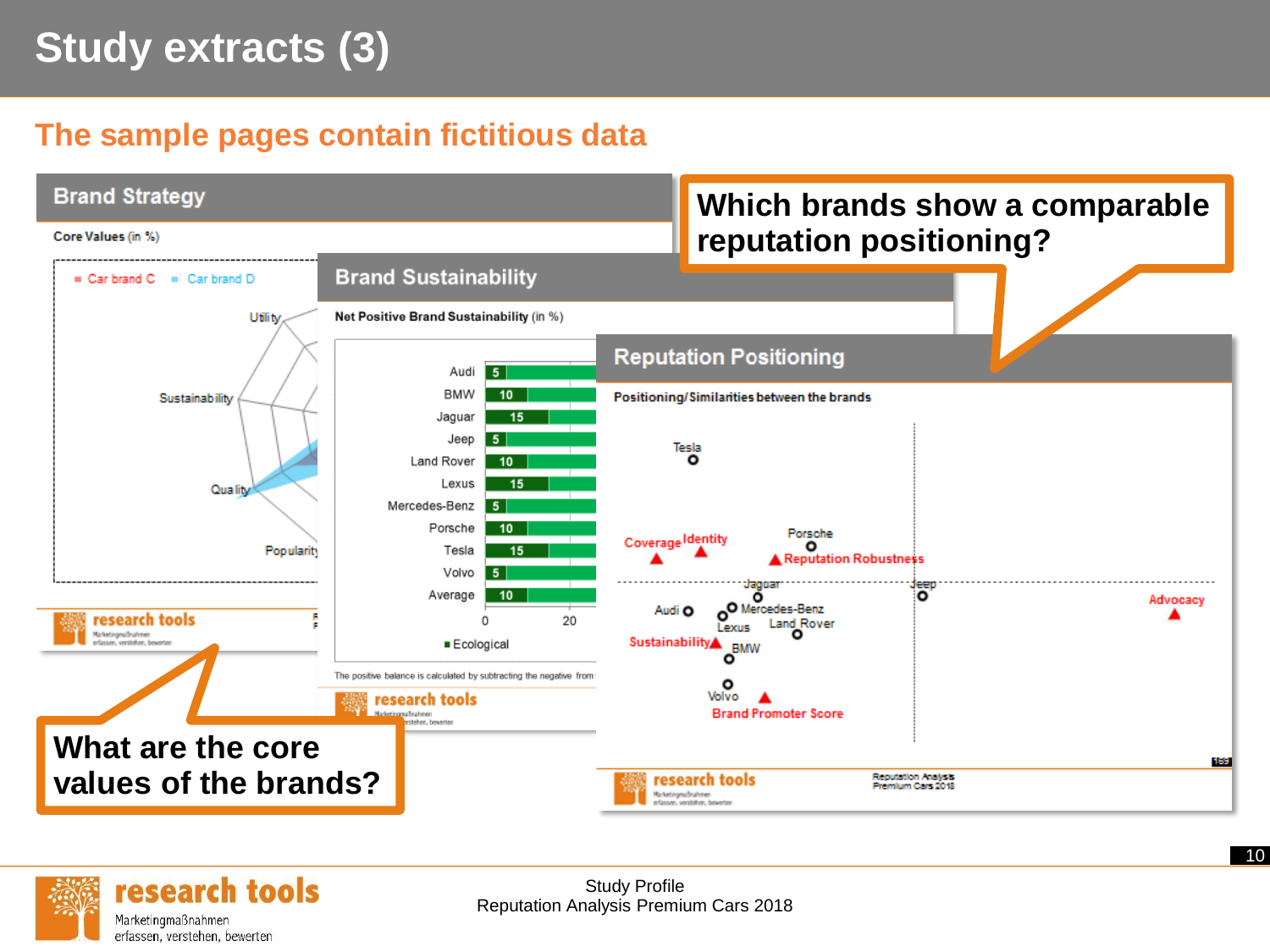# **Order form**

We will gladly accept your order via informal e-mail or with a completed order form. **E-Mail: [uwe.matzner@research-tools.net](mailto:uwe.matzner@research-tools.net)**

**FAX: +49 (0)711 – 55090384**

**Contractor:** research tools, Kesselwasen 10, D-73728 Esslingen am Neckar, Germany

We hereby order the study **Reputation Analysis Premium Cars 2018**  at the price of **4.800 EUR** plus VAT.

| <b>Buyer:</b><br>Company: |  |  |  |
|---------------------------|--|--|--|
| Contact person:           |  |  |  |
| E-Mail:                   |  |  |  |
| Position:                 |  |  |  |
|                           |  |  |  |

Date/ Place /Signature:



Study Profile Reputation Analysis Premium Cars 2018